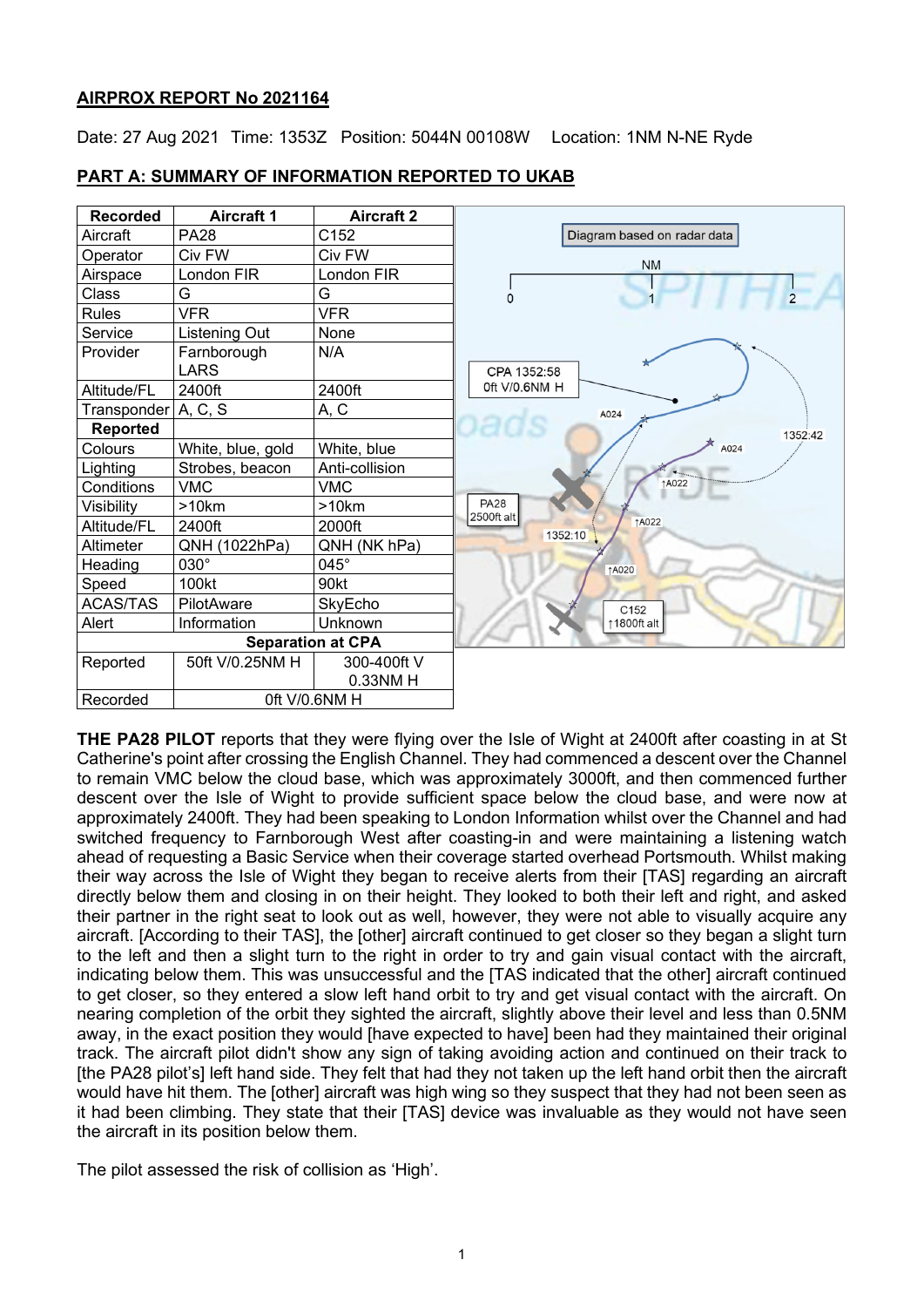**THE C152 PILOT** reports they were flying from [departure airfield] to [destination airfield] with another pilot as a passenger. As they started to fly over the Solent they saw what they thought was a PA28 heading NE about 2-3NM ahead of, but just below, them in their 10 o'clock. The pilot of the PA28 then started to make various turns and changes of level. To keep it in sight they climbed a few hundred feet and turned about 30° right. Exact levels or headings were not noted. The PA28 pilot then headed south below them and to their left, approximately 1/3NM away. No avoiding action was taken as, [they felt that] none was required.

The pilot assessed the risk of collision as 'None'.

## **Factual Background**

The weather at Southampton was recorded as follows:

METAR EGHI 271350Z 02007KT 350V050 9999 BKN043 18/10 Q1023

## **Analysis and Investigation**

## **UKAB Secretariat**

An analysis of the radar replay was undertaken and, at 1350:10, the pilot of the PA28 was established in the cruise at 2500ft with a groundspeed of approximately 97kts. At the same time the pilot of the C152 was climbing, passing through 1600ft, with a rate of climb of approximately 700fpm, groundspeed 58kts and was 1.6NM from the PA28 (Figure 1).



Figure 1.

In the vicinity of Ryde, the PA28 pilot received information from their [TAS] that there was an aircraft climbing towards them. Due to the tracks converging, the distance between the aircraft reduced despite the higher groundspeed of the PA28. The right turn of the PA28 pilot can be seen on the NATS radar at 1352:18, (Figure 2). The separation between the aircraft was then 200ft vertically and 0.8NM horizontally.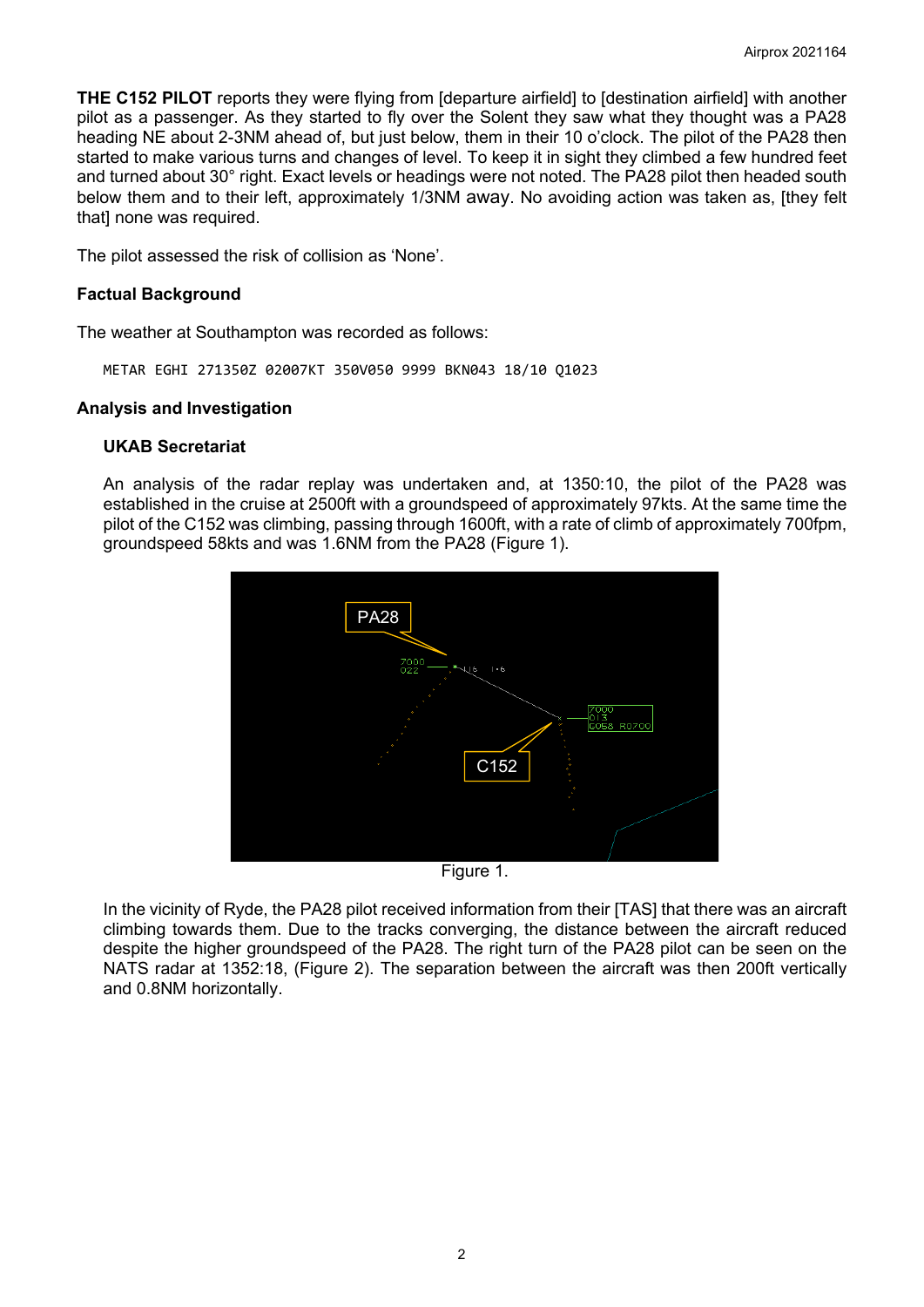

Figure 2.

The PA28 pilot was unable to visually acquire the C152 and so executed an orbit to the left, with the intention of becoming visual with the other aircraft. It was during this orbit that the Airprox occurred with the recorded CPA at 1352:58 and separation of 0ft vertically and 0.6NM horizontally (Figure 3).



Figure 3 – CPA.

The PA28 and C152 pilots shared an equal responsibility for collision avoidance and not to operate in such proximity to other aircraft as to create a collision hazard.<sup>[1](#page-2-0)</sup> If the incident geometry is considered as overtaking then the PA28 pilot had right of way and the C152 pilot was required to keep out of the way of the other aircraft by altering course to the right.<sup>[2](#page-2-1)</sup>

# **Summary**

An Airprox was reported when a PA28 and a C152 flew into proximity at 1NM NNE of Ryde at 1353Z on Friday 27<sup>th</sup> August 2021. Both pilots were operating under VFR in VMC, the PA28 pilot was listening out on the Farnborough LARS frequency, the C152 pilot was not in receipt of an ATS.

# **PART B: SUMMARY OF THE BOARD'S DELIBERATIONS**

Information available consisted of reports from both pilots and radar photographs/video recordings. The Board concluded that this Airprox had the Contributory Factors detailed below.

<span id="page-2-0"></span><sup>1</sup> (UK) SERA.3205 Proximity.

<span id="page-2-1"></span> $2$  (UK) SERA.3210 Right-of-way (c)(3) Overtaking.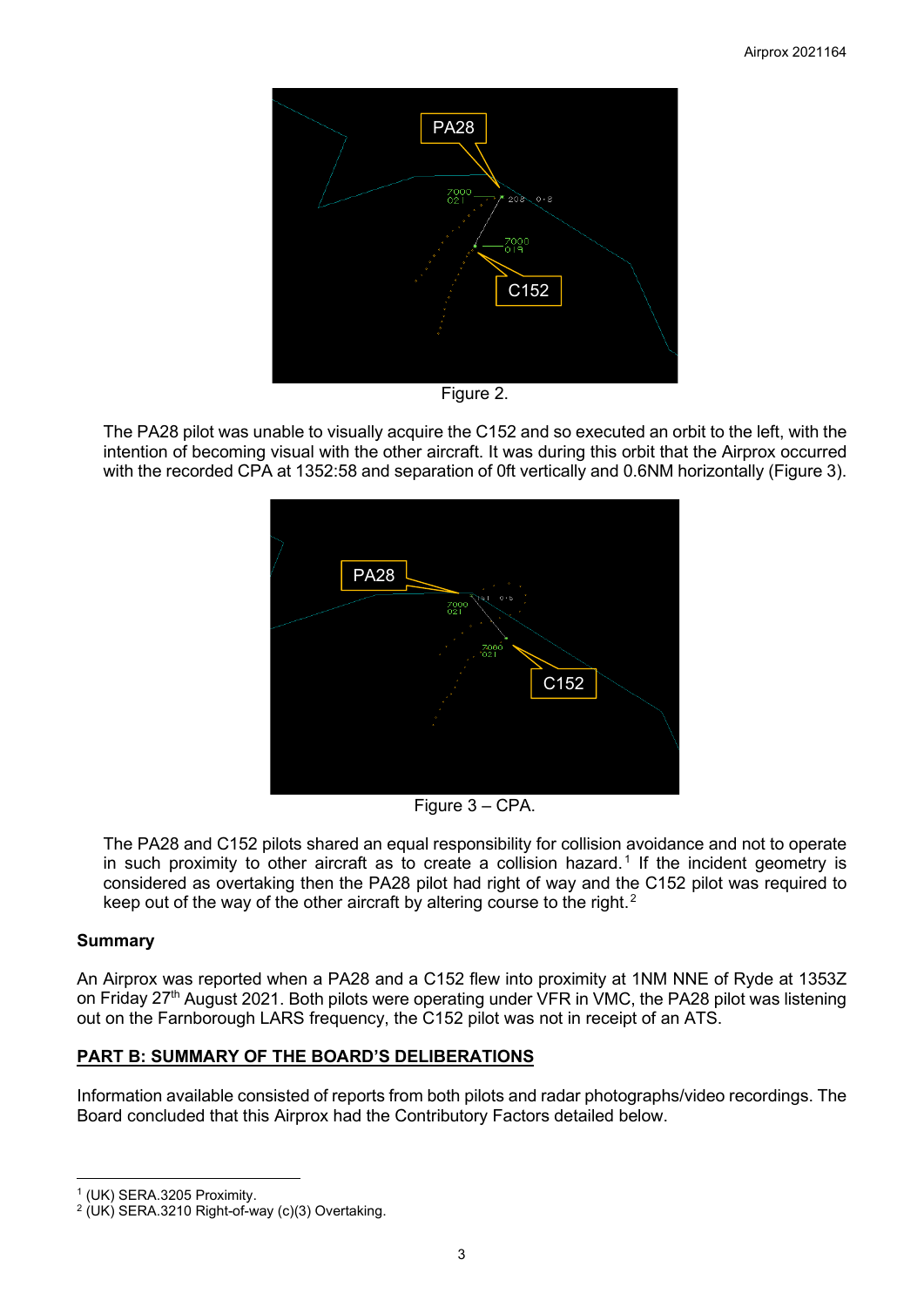Due to the exceptional circumstances presented by the coronavirus pandemic, this incident was assessed as part of a 'virtual' UK Airprox Board meeting where members provided a combination of written contributions and dial-in/VTC comments.

The Board discussed this event and assigned risk E where normal safety standards and parameters pertained and there was no risk of collision. They agreed on the following contributory factors.

- CF1. The mental model that the PA28 pilot had was inaccurate leading them to believe that the climbing C152, which was slower, posed a collision risk.
- CF2. The PA28 pilot was concerned by the proximity of the C152 which they believed to be converging on them leading them to manoeuvre their aircraft in an attempt to become visual.
- CF3. The vertical separation between the aircraft was reducing and the TAS carried on the PA28 generated an alert to which the PA28 pilot responded.
- CF4. The design of the PA28 was such that the aircraft structure obscured the C152 from the pilot's view.

## **PART C: ASSESSMENT OF CONTRIBUTORY FACTORS AND RISK**

### Contributory Factors:

|    | 2021164                                                        |                                                                                                                         |                                                                            |                                                                          |  |  |  |  |  |  |
|----|----------------------------------------------------------------|-------------------------------------------------------------------------------------------------------------------------|----------------------------------------------------------------------------|--------------------------------------------------------------------------|--|--|--|--|--|--|
| CF | <b>Factor</b>                                                  | <b>Description</b>                                                                                                      | <b>ECCAIRS Amplification</b>                                               | <b>UKAB Amplification</b>                                                |  |  |  |  |  |  |
|    | <b>Flight Elements</b>                                         |                                                                                                                         |                                                                            |                                                                          |  |  |  |  |  |  |
|    | • Situational Awareness of the Conflicting Aircraft and Action |                                                                                                                         |                                                                            |                                                                          |  |  |  |  |  |  |
|    | Contextual                                                     | • Situational Awareness<br>and Sensory Events                                                                           | Events involving a flight crew's awareness<br>and perception of situations | Pilot had no, late, inaccurate or only<br>generic, Situational Awareness |  |  |  |  |  |  |
|    | Human<br>Factors                                               | • Unnecessary Action                                                                                                    | Events involving flight crew performing an<br>action that was not required | Pilot was concerned by the<br>proximity of the other aircraft            |  |  |  |  |  |  |
|    | • Electronic Warning System Operation and Compliance           |                                                                                                                         |                                                                            |                                                                          |  |  |  |  |  |  |
| 3  | Contextual                                                     | An event involving a genuine warning<br>• Other warning system<br>from an airborne system other than TCAS.<br>operation |                                                                            |                                                                          |  |  |  |  |  |  |
|    | • See and Avoid                                                |                                                                                                                         |                                                                            |                                                                          |  |  |  |  |  |  |
| 4  | Contextual                                                     | • Visual Impairment                                                                                                     | Events involving impairment due to an<br>inability to see properly         | One or both aircraft were obscured<br>from the other                     |  |  |  |  |  |  |

Degree of Risk: E

### Safety Barrier Assessment<sup>[3](#page-3-0)</sup>

In assessing the effectiveness of the safety barriers associated with this incident, the Board concluded that the key factors had been that:

### **Flight Elements:**

**Situational Awareness of the Conflicting Aircraft and Action** were assessed as **partially effective** because the PA28 pilot's mental model of the situation was inaccurate.

<span id="page-3-0"></span><sup>&</sup>lt;sup>3</sup> The UK Airprox Board scheme for assessing the Availability, Functionality and Effectiveness of safety barriers can be found on the [UKAB Website.](http://www.airproxboard.org.uk/Learn-more/Airprox-Barrier-Assessment/)